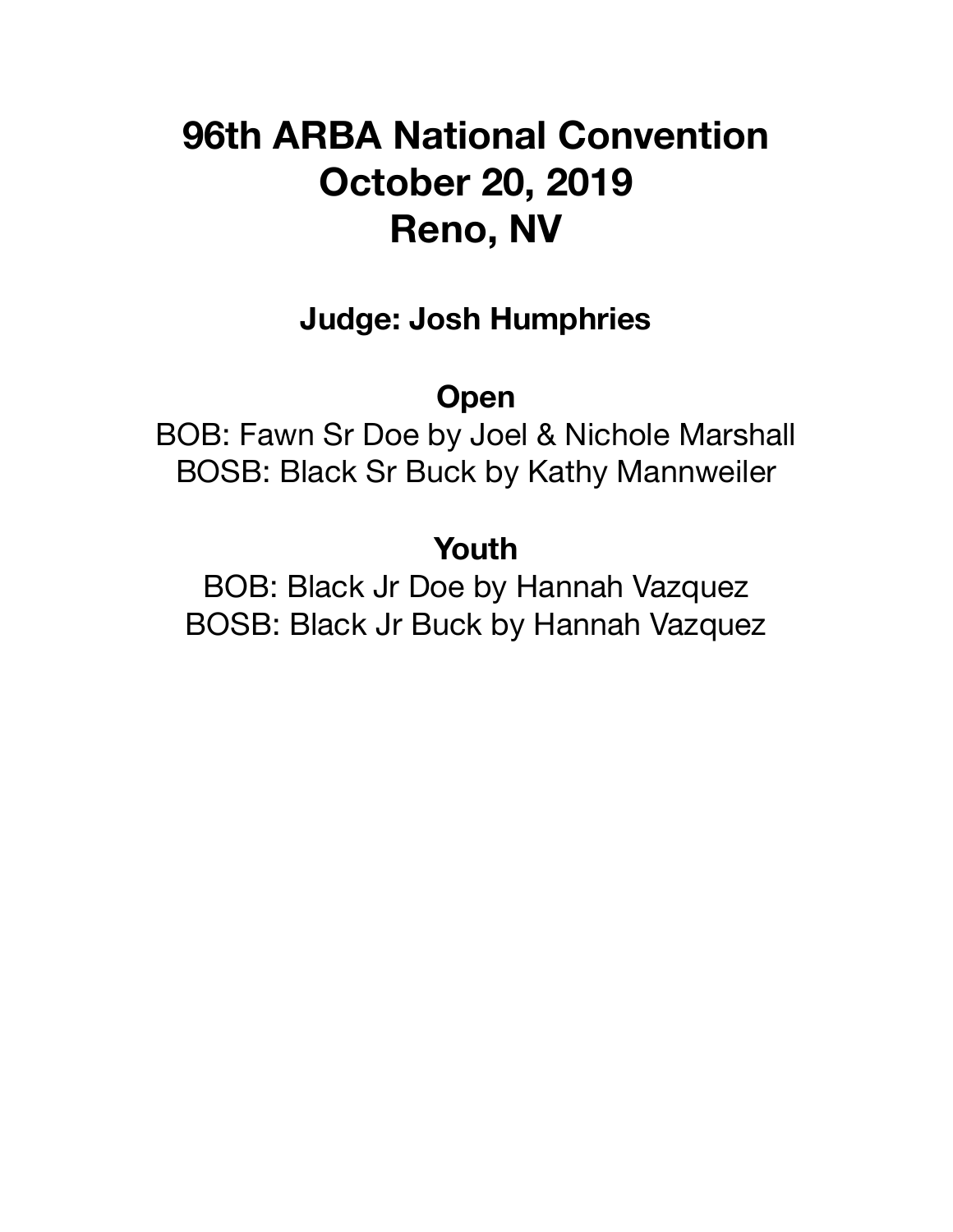# **OPEN**

## 68 shown by 12 exhibitors

BOB: Fawn Sr Doe by Joel & Nichole Marshall BOSB: Black Sr Buck by Kathy Mannweiler

# **BLACK**

27 shown by 10 exhibitors

BOV: Kathy Mannweiler BOSV: Bauer/Bauer/Burkhalter/Ross

#### **Senior Buck (10 by 7 exhibitors)**

- 1. Kathy Mannweiler
- 2. Roy & Barb Semb
- 3. Bauer/Bauer/Burkhalter/Ross 4. Kathy Mannweiler
- 5. Kathy Bickle & Hayley Bickle-Wiser

#### **Senior Doe (10 by 7 exhibitors)**

- 1. Bauer/Bauer/Burkhalter/Ross
- 2. Carrie Thompson & Greg Faw
- 3. Bauer/Bauer/Burkhalter/Ross
	- 4. Joel & Nichole Marshall 5. Tonya Taylor

#### **Junior Buck (4 by 2 exhibitors)**

- 1. Ali Price
- 2. Ali Price
- 3. Ali Price
- 4. Kathy Bickle & Hayley Bickle-Wiser

#### **Junior Doe ( 3 by 2 exhibitors)**

- 1. Ali Price
- 2. Ali Price
- 3. Kathy Bickle & Hayley Bickle-Wiser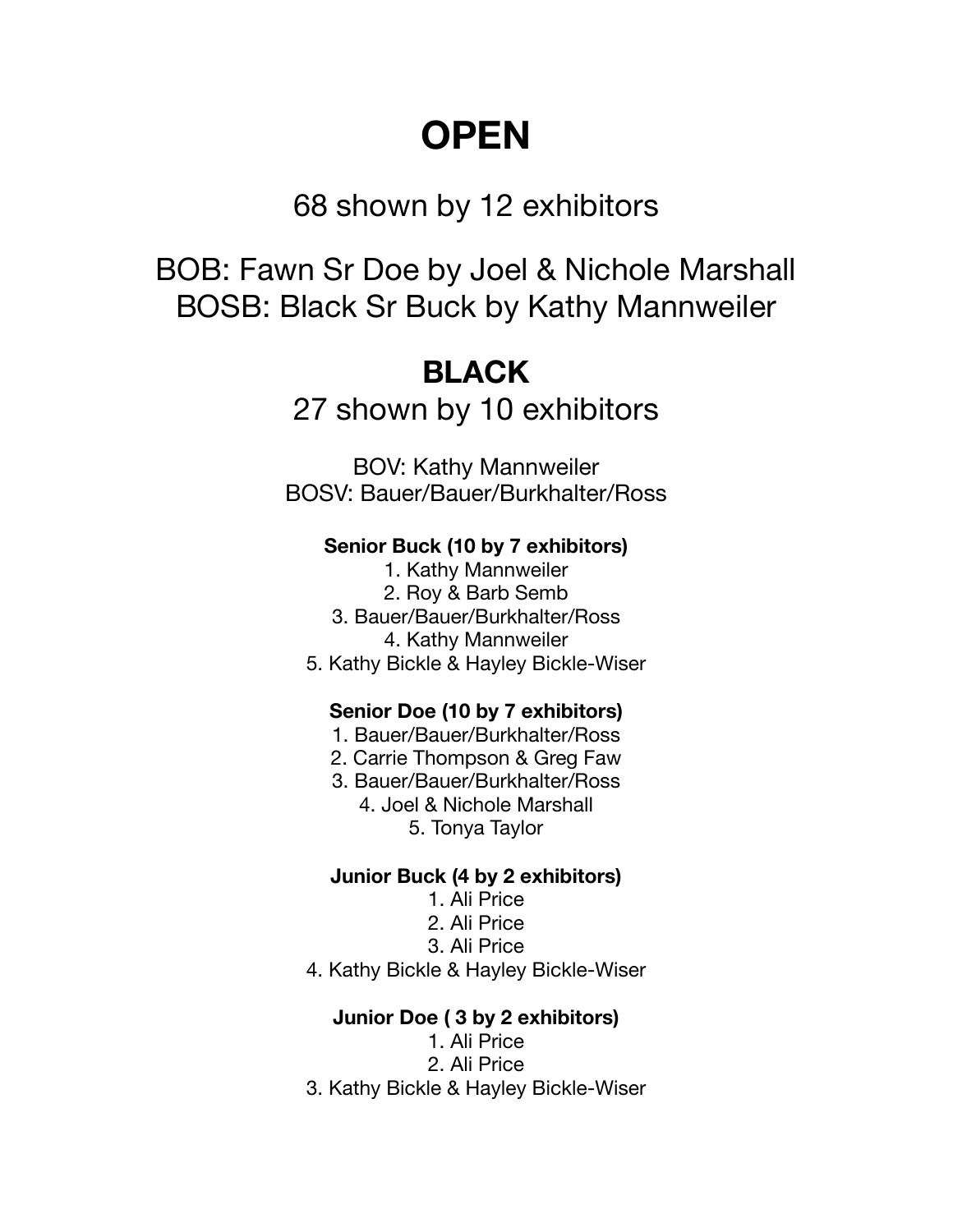# **BROWN**  23 shown by 10 exhibitors

BOV: Joel & Nichole Marshall BOSV: Joel & Nichole Marshall

#### **Senior Buck (7 by 6 exhibitors)**

1. Joel & Nichole Marshall 2. Bauer/Bauer/Burkhalter/Ross 3. Kathy Bickle & Hayley Bickle-Wiser 4. Molly Ann Donley-Robitaille 5. Procter-Smith/Procter

#### **Senior Doe (3 by 2 exhibitors)**

1. Joel & Nichole Marshall

2. Bauer/Bauer/Burkhalter/Ross 3. Joel & Nichole Marshall

#### **Junior Buck (6 by 6 exhibitors)**

1. Joel & Nichole Marshall 2. Roy & Barb Semb 3. Ali Price 4. Kathy Bickle & Hayley Bickle-Wiser 5. Tonya Taylor

#### **Junior Doe ( 7 by 4 exhibitors)**

1. Joel & Nichole Marshall 2. Ali Price 3. Ali Price 4. Larry & Laura Atkins 5. Ali Price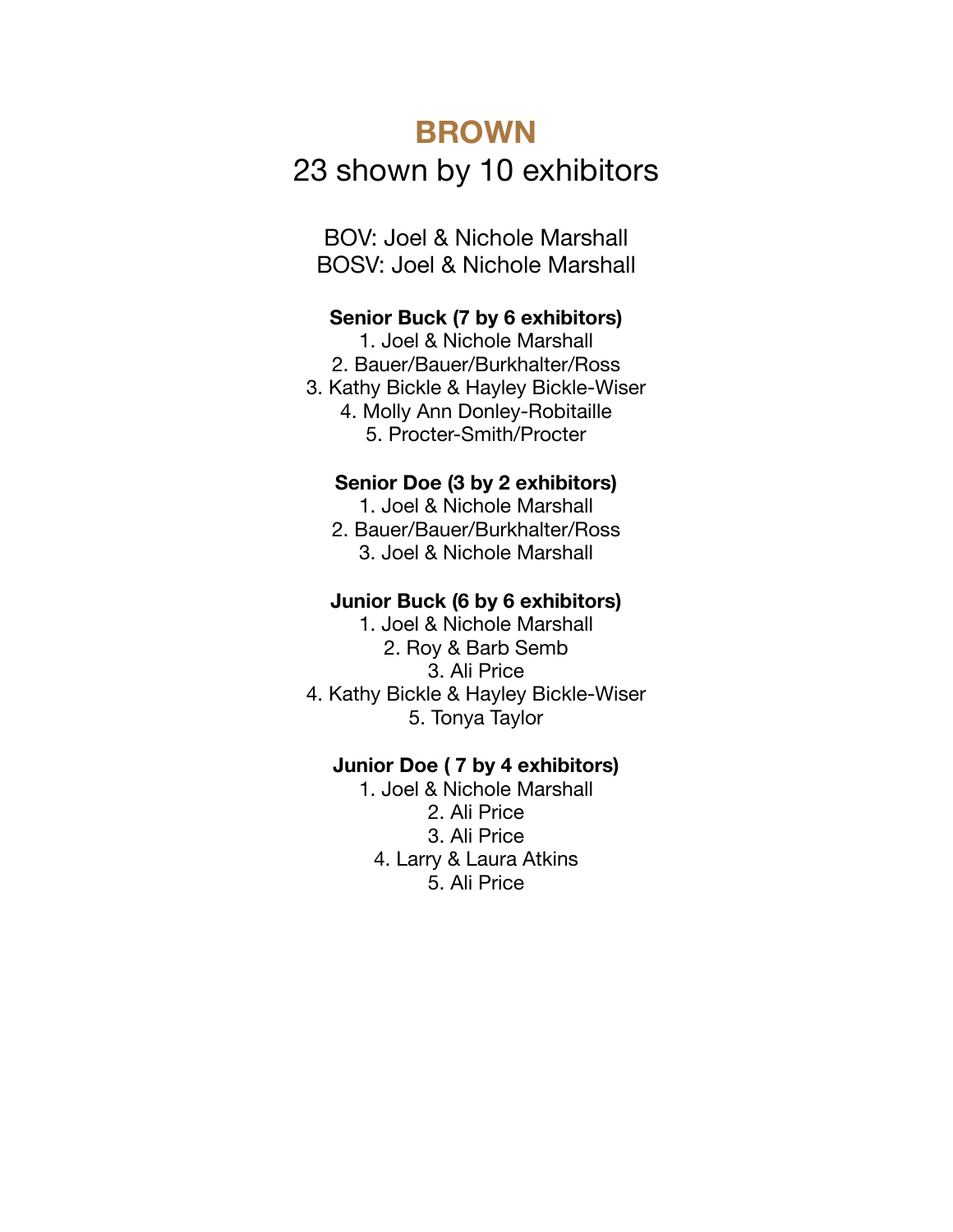### **FAWN**

## 18 shown by 8 exhibitors

BOV: Joel & Nichole Marshall BOSV: Larry & Laura Atkins

#### **Senior Buck (7 by 5 exhibitors)**

1. Larry & Laura Atkins 2. Bauer/Bauer/Burkhalter/Ross 3. Larry & Laura Atkins

- 4. Joel & Nichole Marshall
- 5. Chase & Patrick Austin

#### **Senior Doe (8 by 6 exhibitors)**

1. Joel & Nichole Marshall

- 2. Larry & Laura Atkins
- 3. Larry & Laura Atkins
- 4. Joel & Nichole Marshall

5. Kathy Bickle & Hayley Bickle-Wiser

**Junior Buck (1 by 1 exhibitor)**  1. Ali Price

#### **Junior Doe (2 by 2 exhibitors)**

1. Ali Price 2. Bauer/Bauer/Burkhalter/Ross

# **BEST FUR**

- 1. Carrie Thompson & Greg Faw 2. Carrie Thompson & Greg Faw 3. Ali Price 4. Molly Ann Donley-Robitaille
- 5. Carrie Thompson & Greg Faw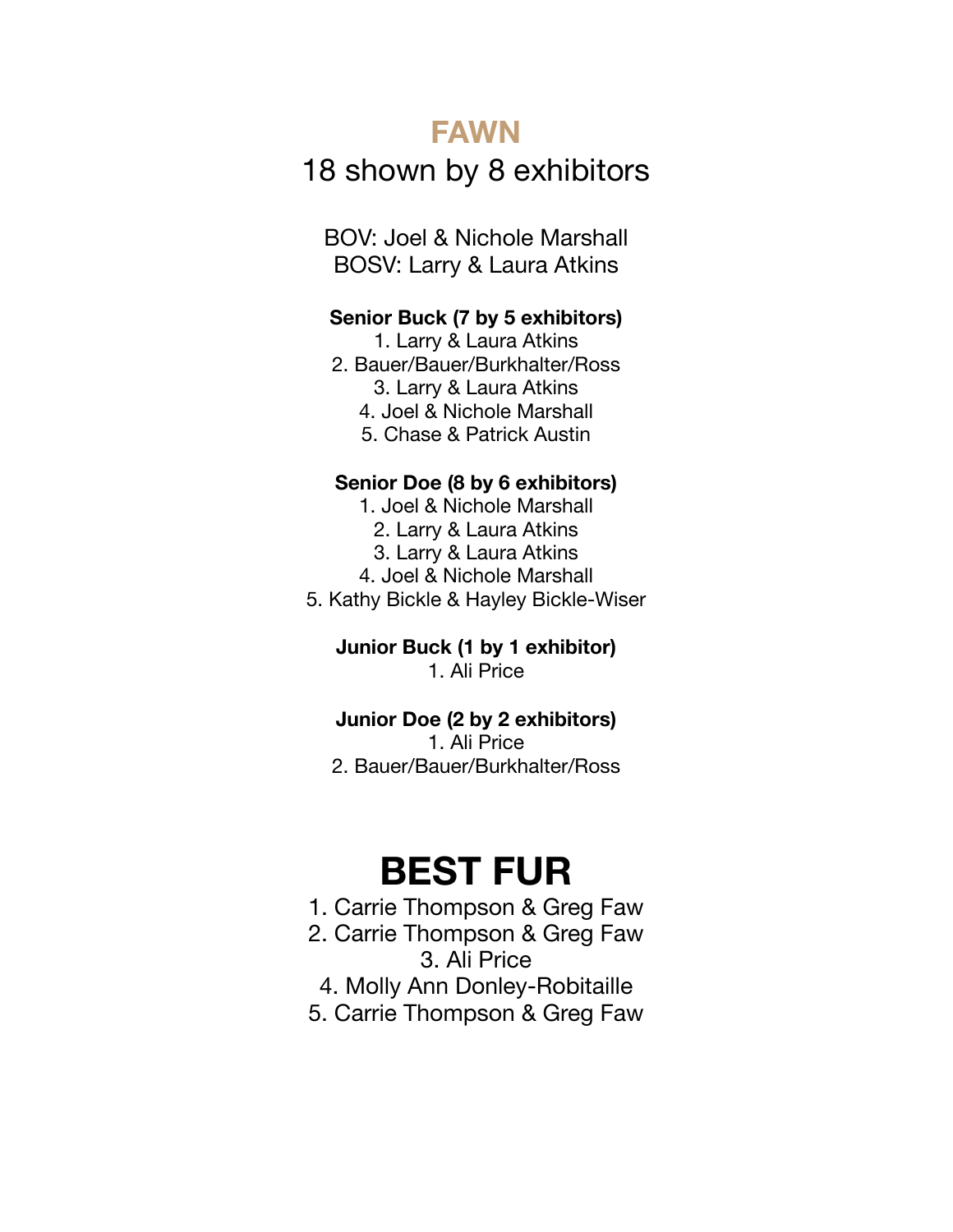# **YOUTH**

17 shown by 7 exhibitors

BOB: Black Jr Doe by Hannah Vazquez BOSB: Black Jr Buck by Hannah Vazquez

# **BLACK**

3 shown by 2 exhibitors

BOV: Hannah Vazquez BOSV: Hannah Vazquez

**Senior Buck - None** 

**Senior Doe (1 by 1 exhibitor)**  1. Evyenia Lawley

**Junior Buck (1 by 1 exhibitor)**  1. Hannah Vazquez

**Junior Doe (1 by 1 exhibitor)**  1. Hannah Vazquez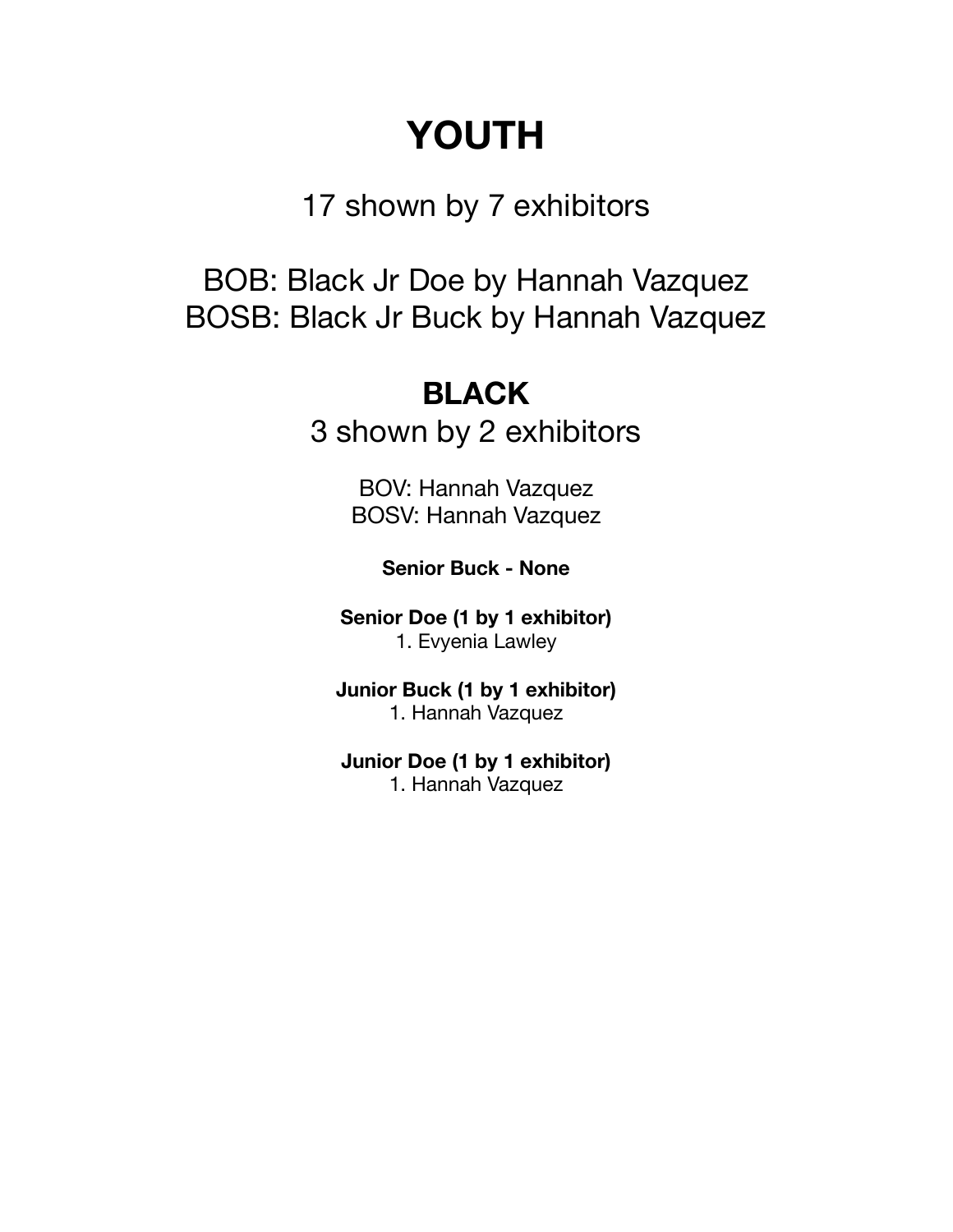## **BROWN**

## 7 shown by 4 exhibitors

BOV: Cheyenne Green BOSV: Courtney & Kallie Larson

#### **Senior Buck (3 by 3 exhibitors)**

1. Cheyenne Green 2. Justine Jackson 3. Courtney & Kallie Larson

#### **Senior Doe (3 by 3 exhibitors)**

1.Courtney & Kallie Larson 2. Evyenia Lawley 3. Justine Jackson

#### **Junior Buck - None**

### **Junior Doe (1 by 1 exhibitor)**

1. Evyenia Lawley